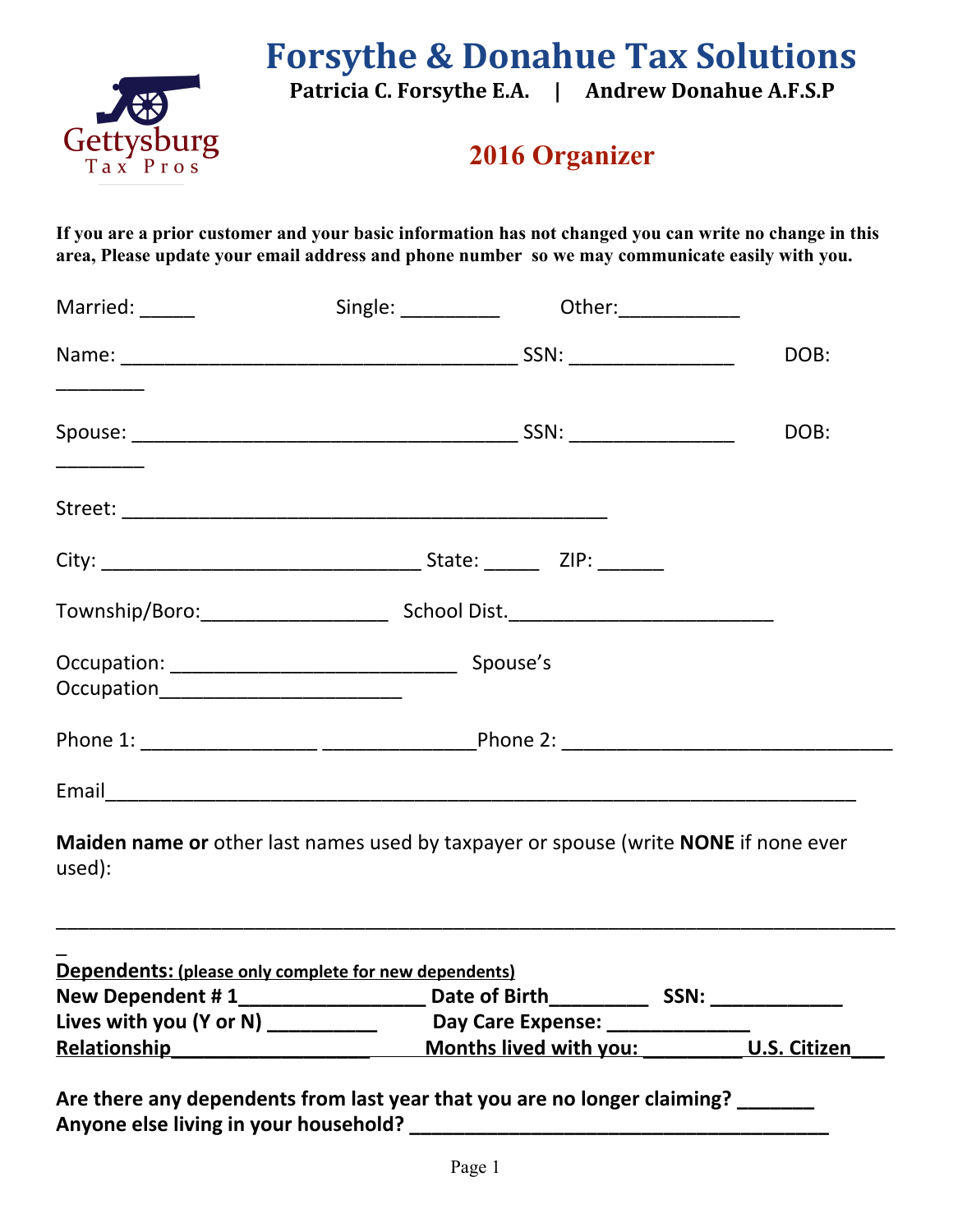# **Health Insurance Information:**

Did you have health insurance for all family members for all of 2016? Yes\_\_\_\_\_NO *Forms 1095A, 1095B and 1095C will be required this year ---Please attach*

## **Please enclose the following forms:**

**Please fill in Number of each forms enclosed on the blank line next to it**

| Number Form #   | <b>Form Description</b>                                                                                               |
|-----------------|-----------------------------------------------------------------------------------------------------------------------|
| $W-2$           | <b>Wage and Tax Statement.</b>                                                                                        |
| $W-2G$          | <b>Certain Gambling Winnings.</b>                                                                                     |
| 1095-A, B, C    | <b>Health Insurance Statements</b>                                                                                    |
| 1099-INT        | Interest Income.                                                                                                      |
| 1099-DIV        | <b>Dividends and Distributions.</b>                                                                                   |
| 1099-B          | <b>Brokerage Statements (Provide all pages)</b>                                                                       |
| 1099-R          | <b>Distributions from Pensions, Annuities, Retirement or</b><br>Profit-Sharing Plans, IRAs, Insurance Contracts, etc. |
| <b>SSA 1099</b> | <b>Social Security</b>                                                                                                |
| 1099-C          | <b>Cancellation of Debt</b>                                                                                           |
| 1099-G          | <b>State Income Tax Refund and Unemployment Compensation</b>                                                          |
| 1099-S          | <b>Proceeds from Real Estate Transactions.</b>                                                                        |
| 1099-K          | <b>Merchant Card and Third-Party (BUSINESS RETURNS)</b>                                                               |
| $K-1s$          | Partnership, LLC, Estate, Trust, and S Corporation Income                                                             |
| 1098            | <b>Home Mortgage Interest Paid</b>                                                                                    |
| 1098-E          | <b>Student Loan Interest Statement.</b>                                                                               |
| 1098-T          | <b>Tuition Paid</b>                                                                                                   |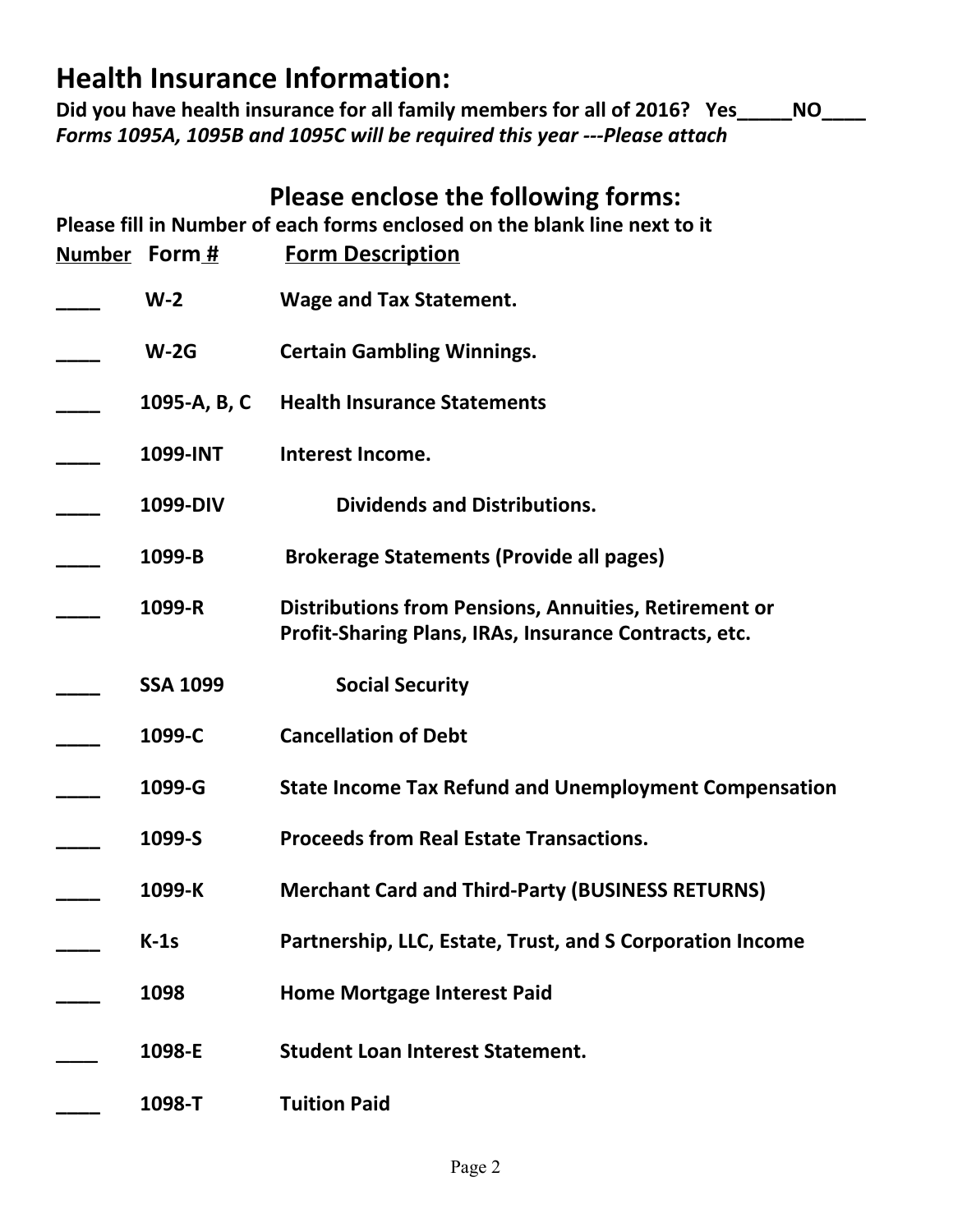# *Deductions*

#### **Medical and Dental Expenses You Paid: Please do not submit receipts--just totals**

| _________________________                            |           |   |       |   |  |
|------------------------------------------------------|-----------|---|-------|---|--|
| 1. Prescription medications                          |           |   |       | œ |  |
| 2. Health insurance premiums:                        |           |   |       | œ |  |
| a. Medical, dental and vision insurance:             |           |   |       |   |  |
| b. Long-term care premiums                           | For whom? | Н | W     |   |  |
| c. Medicare Premiums:                                |           |   |       |   |  |
| 3. Fees for doctors, dentists, hospitals clinics etc |           |   |       |   |  |
| 7. Eyeglasses and contact lenses                     |           |   |       | œ |  |
| 8. Medical equipment and supplies                    |           |   |       |   |  |
| 9. Miles driven for medical purposes                 |           |   | miles |   |  |

### **State and Local Taxes You Paid:**

| Real Estate Taxes (enclose statements or bills)           |  |
|-----------------------------------------------------------|--|
| Personal Property/Automobile (enclose statement or bills) |  |
| Other (list and enclose statements or bills):             |  |

## **Interest You Paid:**

#### **Mortgage Interest Statement. [ENCLOSE form 1098]**

|                                            | Paid to: | Amount |
|--------------------------------------------|----------|--------|
| . 1 <sup>st</sup> Mortgage:                |          | Œ      |
| 2 <sup>nd</sup> Mortgage<br>(Home Equity): |          | 0<br>D |
|                                            |          |        |
|                                            |          | D      |
| Mortgage<br>Insurance Paid                 |          |        |

• Yes, • No – Did you **purchase/refinance your home** this year? If yes, enclose **Settlement Sheet**.

**Gifts to Charity (CASH or Check): Do Not Submit Receipts, please attach list. Total \$\_\_\_\_\_\_\_\_\_\_\_**

**Gifts by other than cash or check if this total is over \$500, please attach receipt with name and address of organization with value of each. Total \$\_\_\_\_\_\_\_\_\_\_\_**

**Teacher's Classroom Expenses: \$\_\_\_\_\_\_\_\_\_\_**

### **Education Expenses**

**Enclose 1098-T – Tuition Payments Statement. (IRS now requires one)**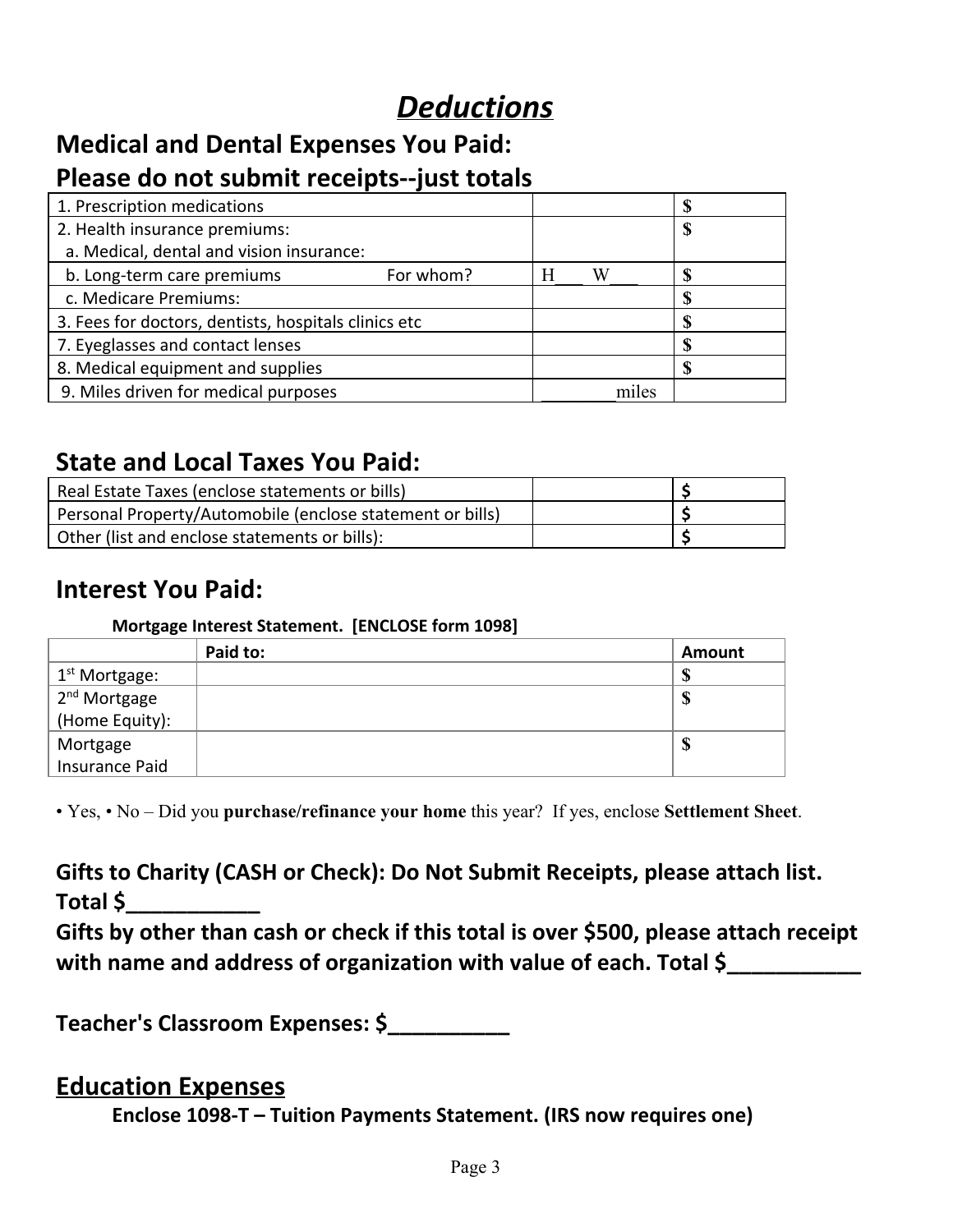# **Job Expenses and Most Other Miscellaneous Deductions:**

• Yes, • No – Did you **have travel related to your job that was not reimbursed** by your employer? If yes, please attach explanation.

| <b>Union Dues</b>                                            |   |
|--------------------------------------------------------------|---|
| Dues to Professional Organizations                           |   |
| Subscriptions to Professional Journals                       |   |
| Protective Clothing, Safety Equipment, Uniforms and Cleaning |   |
| Small Tools and Supplies needed for your job                 |   |
| <b>Educational Courses/Classes</b>                           |   |
| Miles driven for business                                    |   |
| <b>Tax Preparation Fees</b>                                  | Ф |
| <b>IRA Management Fees</b>                                   | S |
| <b>Investment Expenses</b>                                   |   |

# **Child and Dependent Care Expenses:**

**Provider: (if you had more than one please attach list with breakdown by child)**

Name of Care Provider: **We are all that the end of Care Provider:** Address: \_\_\_\_\_\_\_\_\_\_\_\_\_\_\_\_\_\_\_\_\_\_\_\_\_\_\_\_\_\_\_\_\_\_\_\_\_\_\_\_\_\_\_\_\_\_\_\_\_\_\_\_\_\_

\_\_\_\_\_\_\_\_\_\_\_\_\_\_\_\_\_\_\_\_\_\_\_\_\_\_\_\_\_\_\_\_\_\_\_\_\_\_\_\_\_\_\_\_\_\_\_\_\_\_\_\_\_\_ Social Security Number or Employer I.D. Number \_\_\_\_\_\_\_\_\_\_\_\_\_\_\_\_\_\_\_\_\_\_\_\_\_\_\_\_\_\_\_\_\_

|  |  |  | Amounts Paid This Provider: \$ |  |  |
|--|--|--|--------------------------------|--|--|
|--|--|--|--------------------------------|--|--|

# **Student Loan Interest Expense**

**Enclose 1098–E \$\_\_\_\_\_\_\_\_\_\_\_\_\_\_\_\_\_\_\_\_**

## **Federal Estimated Taxes You Paid: Please attach copies of cancelled checks if possible.**

| Federal Income Taxes                                 | <b>Date Paid</b> | Amount       |
|------------------------------------------------------|------------------|--------------|
| 2016 Estimated Payment – Voucher #1 (due $4/15/16$ ) | /2016            | <sup>S</sup> |
| 2016 Estimated Payment – Voucher #2 (due $6/15/16$ ) | /2016            | <b>S</b>     |
| 2016 Estimated Payment – Voucher #3 (due $9/15/16$ ) | /2016            | -S           |
| 2016 Estimated Payment – Voucher #4 (due $1/15/17$ ) | /2017            | - \$         |

# **State Taxes You Paid:**

| <b>State Income Taxes</b>                            | <b>Date Paid</b> | Amount      |
|------------------------------------------------------|------------------|-------------|
| 2016 Estimated Payment – Voucher #1 (due $4/15/16$ ) | /2016            | <b>S</b>    |
| 2016 Estimated Payment – Voucher #2 (due $6/15/16$ ) | /2016            | -S          |
| 2016 Estimated Payment – Voucher #3 (due $9/15/16$ ) | /2016            | <b>S</b>    |
| 2016 Estimated Payment – Voucher #4 (due $1/15/17$ ) | /2017            | $\mathbf S$ |

### **State taxes paid for 2016: With estimated voucher 4 in January 2017\$\_\_\_\_\_\_\_\_\_ With Tax Return filed in 2016 \$\_\_\_\_\_\_\_\_\_\_\_**